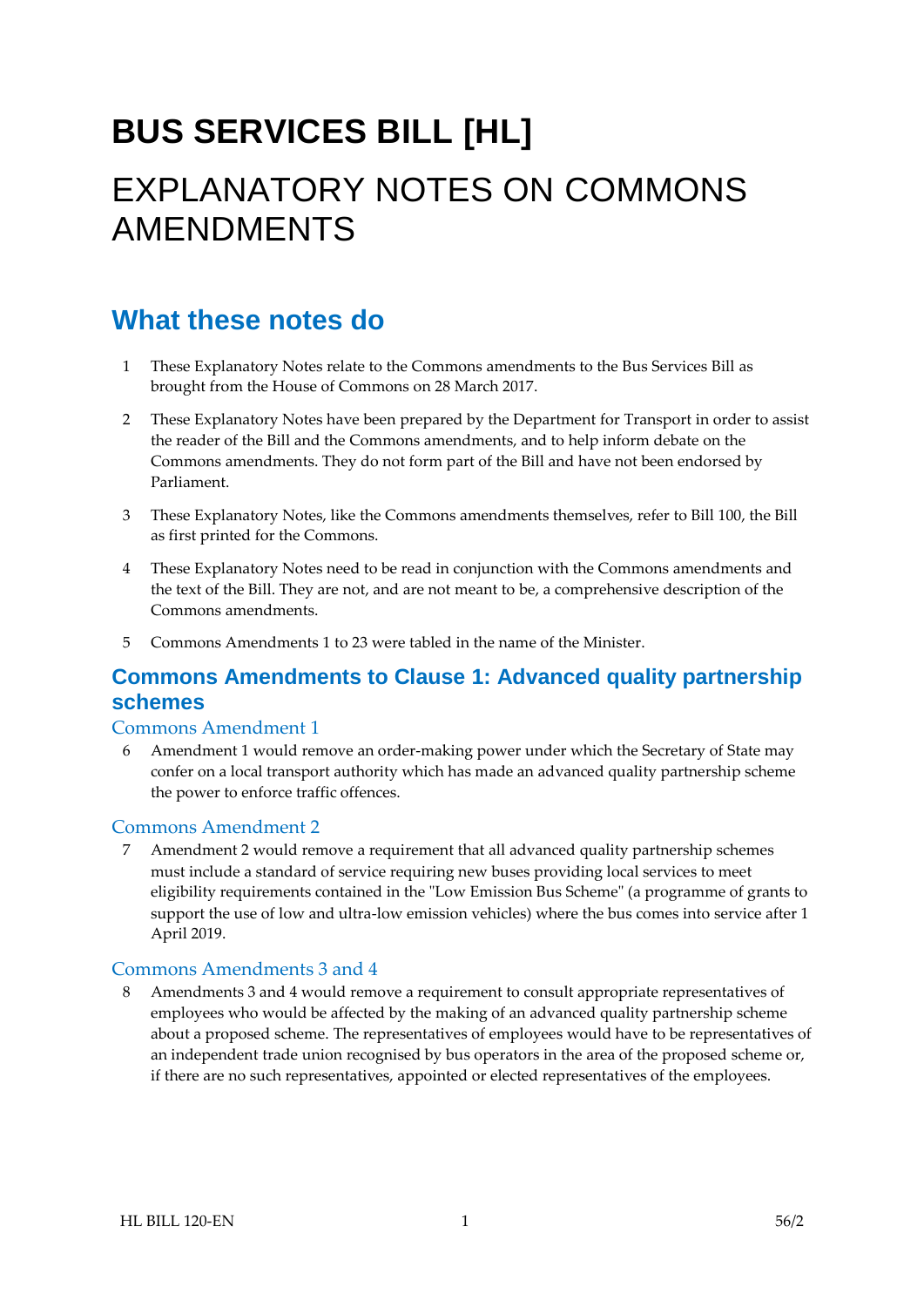## **Commons Amendments to Clause 4: Franchising schemes**

#### Commons Amendment 5

9 Amendment 5 would provide that the bodies referred to in paragraphs (b) to (f) (county councils and other authorities in England) would only become "franchising authorities" when the Secretary of State made provision to that effect in regulations.

#### Commons Amendment 6

10 Amendment 6 would remove a requirement that, under a franchising scheme, local service contracts must require new buses providing local services to meet eligibility requirements contained in the "Low Emission Bus Scheme" (a programme of grants to support the use of low and ultra-low emission vehicles) where the bus comes into service after 1 April 2019.

#### Commons Amendment 7

11 Amendment 7 would require the Secretary of State to give consent before a franchising authority, other than mayoral combined authorities, could take the preliminary step of preparing an assessment.

#### Commons Amendment 8

12 Amendment 8 would make it clear that a person who may audit an assessment of a proposed franchising scheme must be "independent". New section 123D of the Transport Act 2000, as amended by amendment 10, sets out what "independent" means for the purposes of that section.

#### Commons Amendment 9

13 Amendment 9 would require the Secretary of State to issue guidance on the matters to be taken into account by a franchising authority when selecting a person to act as auditor and to issue guidance concerning the matters to be taken into account by an auditor when forming an opinion on the information relied upon by, and the analysis conducted by, a franchising authority is of sufficient quality. It would also require franchising authorities and auditors to have regard to such guidance.

#### Commons Amendment 10

14 Amendment 10 would make it clear what is meant by "independent" in new section 123D(1) of the Transport Act 2000 as amended by amendment 8.

#### Commons Amendment 11

15 Amendment 11 would alter the definition of "auditor" so that it means a person eligible for appointment as a local auditor by virtue of Chapter 2 of Part 42 of the Companies Act 2006 as modified by the Local Audit and Accountability Act 2014.

#### Commons Amendment 12 and 13

16 Amendments 12 and 13 would remove a requirement to consult appropriate representatives of employees who would be affected by the making of a franchising scheme about a proposed scheme. The representatives of employees would have to be representatives of an independent trade union recognised by bus operators in the area of the proposed scheme or, if there are no such representatives, appointed or elected representatives of the employees.

#### Commons Amendment 14

17 This amendment would cross refer to amendment 20 correctly.

These Explanatory Notes relate to the Commons Amendments to the Bus Services Bill [HL] as brought from the House of Commons on 28 March 2017 [HL Bill 120]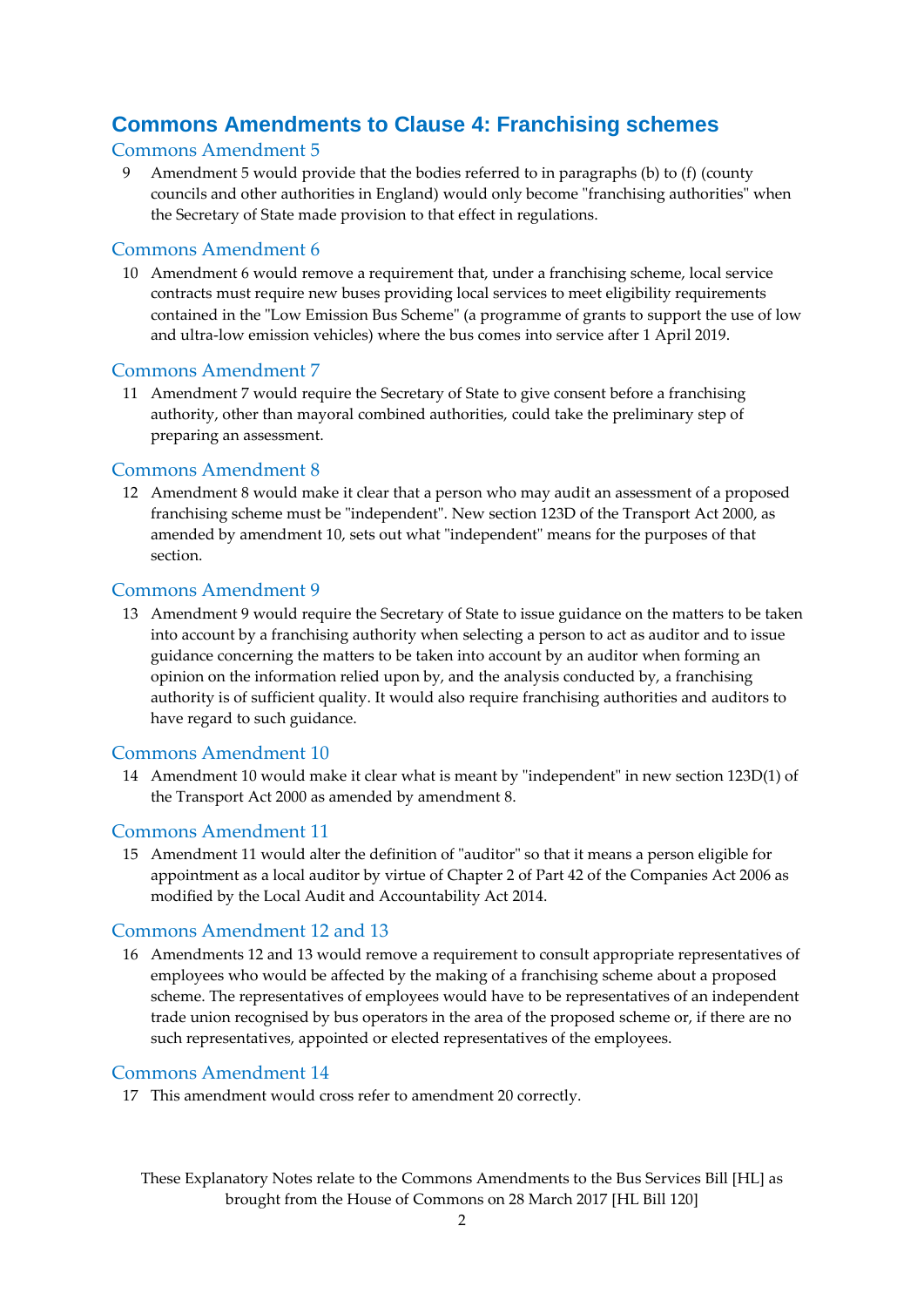## **Commons Amendments to Clause 9: Enhanced partnership plans and schemes**

#### Commons Amendment 15

18 Amendment 15 would remove a requirement that an enhanced partnership scheme must specify that new buses providing local services are to meet eligibility requirements contained in the "Low Emission Bus Scheme" (a programme of grants to support the use of low and ultra-low emission vehicles) where the bus comes into service after 1 April 2019.

## **Commons Amendments to Clause 18: Information about English bus services**

#### Commons Amendment 16

19 Amendment 16 would allow regulations made under new section 141A of the Transport Act 2000 to require local transport authorities to provide information about all relevant local services which have one or more stopping places in their area, not just about services provided in a franchising scheme area.

#### Commons Amendments 17 and 18

20 Amendments 17 and 18 would ensure that information that can be required by regulations under new section 141A of the Transport Act 2000 includes information about stopping places.

### **Commons Amendments to Clause 19: Variation or cancellation of registration: service information**

Commons Amendment 19

21 Amendment 19 would add a definition of "local transport authority" as appears in this clause.

## **Commons Amendments after Clause 21: Bus companies: limitation of powers of authorities in England**

#### Commons Amendment 20

22 Amendment 20 would prohibit county and district councils in England, combined authorities, integrated transport authorities and passenger transport executives in England from setting up a company to provide local services.

#### **Commons Amendments to Clause 26: Short title**

#### Commons Amendment 21

23 Amendment 21 would remove the "privilege" amendment inserted by the House of Lords before the Bill's passage to the Commons in accordance with normal practice.

## **Commons Amendments to Schedule 2**

#### Commons Amendment 22

24 Amendment 22 would correct a cross reference to text inserted by amendment 5.

#### **Commons Amendments to Schedule 4**

#### Commons Amendment 23

25 Amendment 23 would correct a cross reference to text inserted by amendment 5.

These Explanatory Notes relate to the Commons Amendments to the Bus Services Bill [HL] as brought from the House of Commons on 28 March 2017 [HL Bill 120]